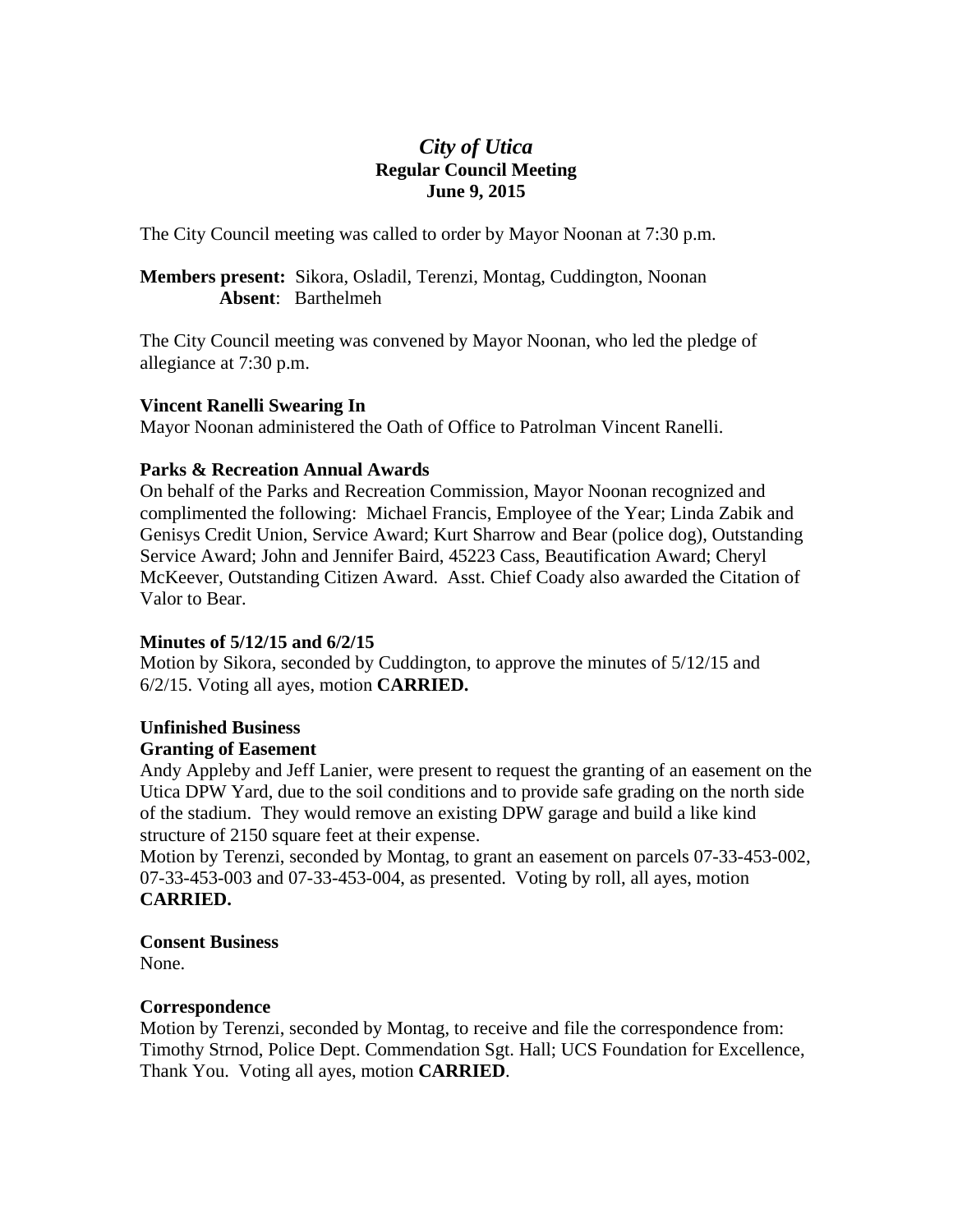**Regular Council Meeting June 9, 2015**  Page 2 of 6

#### **New Business Department Reports Mayor Noonan Declaration of Vacancy**

Motion by Noonan, seconded by Terenzi, to declare a Council vacancy created by the death of Mayor Pro Tem Barthelmeh. Voting all ayes, motion **CARRIED.** 

#### **Appointment of Mayor Pro Tem**

Motion by Osladil, seconded by Montag, to appoint Ken Sikora as Mayor Pro Tem, as recommended by Mayor Noonan. Voting all ayes, motion **CARRIED.** 

#### **Macomb County Animal Control Regulations Adoption**

Motion by Noonan, seconded by Terenzi, to table this item and to have a committee review the regulations, members are: the City Attorney, Council members Sikora and Terenzi. Voting all ayes, motion **CARRIED.** 

#### **Administration Resolution Update.**

Mayor Noonan explained the health care opt out reimbursement percentage being lower on the Administration Resolution than the unions. The request it to increase the percentage from 25 % to 35 % which would still result in a large savings for the City. Motion by Sikora, seconded by Terenzi, to approve the increase to the health care opt out percentage to 35%. Voting all ayes, motion **CARRIED.** 

#### **Traffic Control Order- Summers Court**

Motion by Sikora, seconded by Cuddington, to approve the traffic control order for Summers Court, no parking on the south side, no blocking driveways. Voting all ayes, motion **CARRIED.** 

#### **Compensation Commission Appointment**

Motion by Osladil, seconded by Terenzi, to approve the appointment of Sarah Gottschalk to the Compensation Commission, as recommended by Mayor Noonan. Voting all ayes, motion **CARRIED.** 

#### **Council Reports**

None.

# **Public Hearing FY 2015-16 Budget**

# **Treasurer- Philip Paternoster**

# **Budget Amendment Police Vehicles & FY2015**

Motion by Sikora, seconded by Terenzi to approve the budget amendments as follows: General Fund #101

| <b>City Attorney</b>         | 130       |
|------------------------------|-----------|
| Clerk                        | \$13,120  |
| Elections                    | \$3,320   |
| Miscellaneous Administration | \$ 39,860 |
| Police Department            | \$106,980 |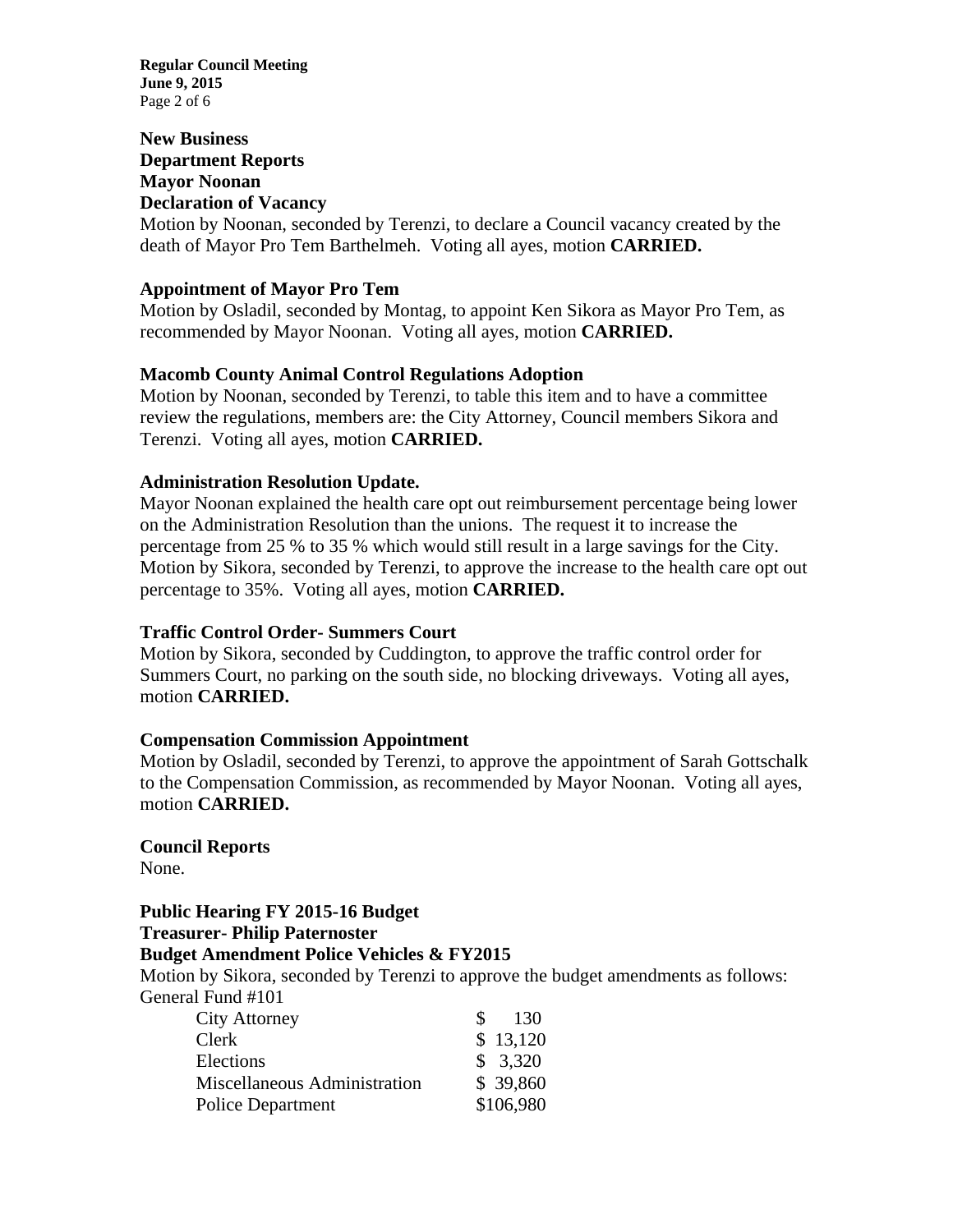**Regular Council Meeting June 9, 2015**  Page 3 of 6

| Ambulance                                            |               | \$32,750 |
|------------------------------------------------------|---------------|----------|
| Planning                                             | $\mathcal{S}$ | 760      |
| Liquor Control Fund #212                             |               |          |
| <b>Equipment Purchase</b>                            |               | \$19,740 |
| Building Code Enforcement Fund #248                  |               | \$12,830 |
| Priority Road Investment Program Fund #497 \$200,000 |               |          |

Year end amendments, as requested. Voting by roll, all ayes, motion **CARRIED.** 

#### **Fiscal Year 2015/16 Budget**

Motion by Sikora, seconded by Montag, to open the public hearing. Public hearing opened at 8:12 p.m. Voting all ayes, motion **CARRIED.** Phil Paternoster, Treasurer, explained the budget for fiscal year 2015/16. As there were no further comments from the public, motion by Sikora, seconded by Montag, to approve the FY2015/16 Budget, as presented. Voting all ayes, motion **CARRIED.** 

Motion by Sikora, seconded by Terenzi, to adopt the 2016 appropriation ordinance, as presented.

#### **Millage Rates 2015**

 Phil Paternoster, Treasurer, proposed the millage rates for tax year 2015 as follows: General operating 17.0870 Public Safety 1.7085  $\frac{1}{2}$  Dublic Library 0.8542

| PUDIIC LIDIATY | 0.8342 |
|----------------|--------|
| Street Debt    | 2.8520 |

Motion by Sikora, seconded by Montag, to adopt the millage rates as presented. Voting by roll, all ayes, motion **CARRIED**.

**Assessing- Nancy Strehl, Assessor** 

No report.

**Building- Jerry Owczarzak**  No report.

#### **Fire- Kevin Wilseck, Chief Fire Hall Concrete Replacement Request**

Kevin Wilseck, Chief, explained that the concrete needs to be replaced at the Fire Station. Three bids have been submitted with Metro Concrete being the lowest bidder. The MBA has this in their budget and Chief Wilseck is requesting a not to exceed amount of \$44,280. Bill Lang, Superintendent, recommends concrete testing when pouring the cement, Mayor Noonan concurs. Motion by Sikora, seconded by Montag, to approve the request for new concrete at the Fire Station, 7609 Auburn, not to exceed 44,280. Voting all ayes, motion **CARRIED.**

Chief Wilseck also thanked Scott Pomaville for submitting to Home Depot a beautification request. Thanks to Home Depot for donating perennials and to Ran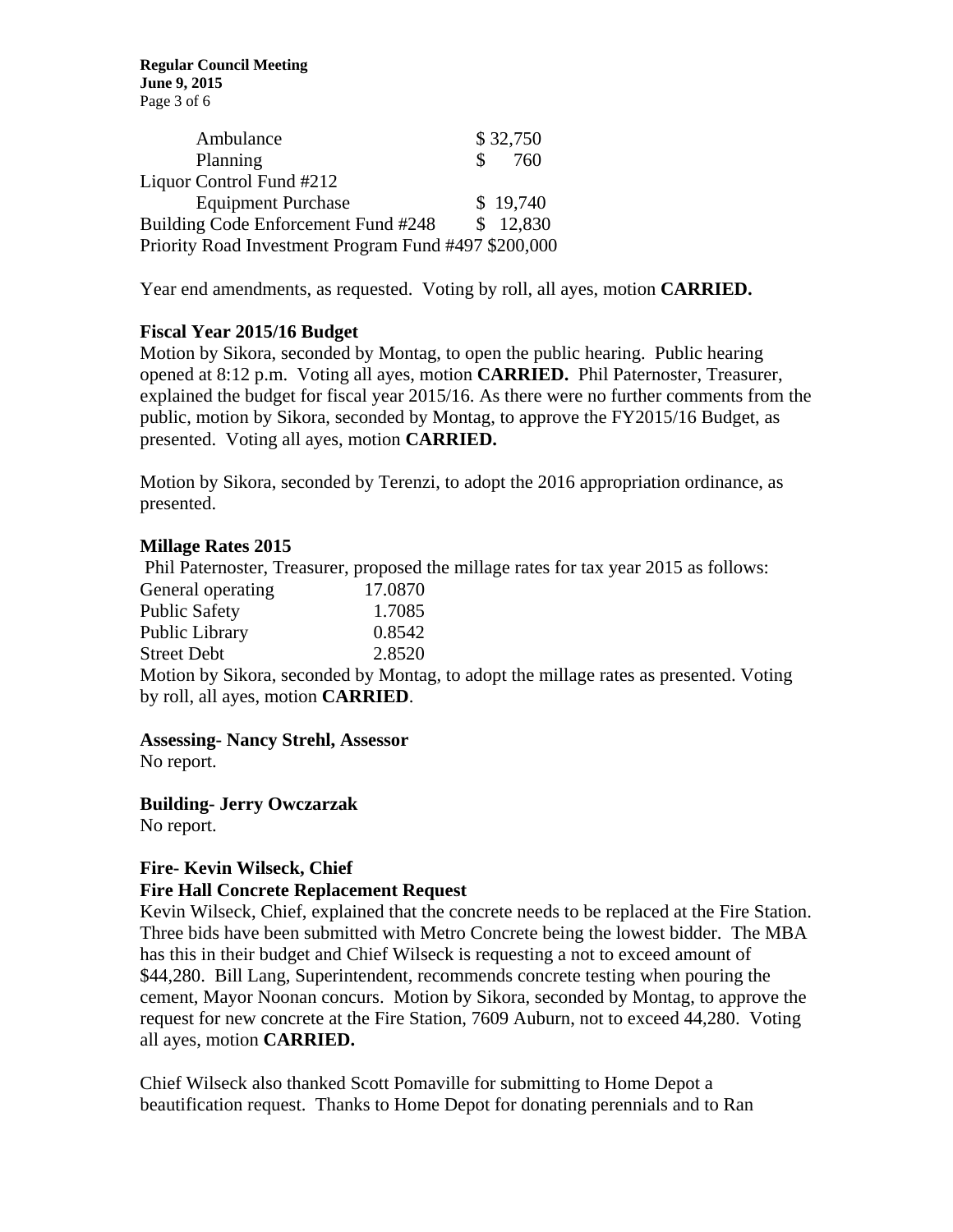**Regular Council Meeting June 9, 2015**  Page 4 of 6

Charby and Scott Pomaville for planting them. Also a thank you to the following firefighters who donated their time in giving tours of the fire station: Orlowski, Bawkon, Charby, Brown, Gibson, Meyers, Ryan, Schemansky and Southard.

# **Police- Sean Coady, Assistant Chief**

#### **In Service Training System Purchase Request**

Sean Coady, Assistant Chief, explained the request to purchase In Service Training System. The department is mandated to annually train personnel. Currently the department has to schedule personnel to attend these training sessions as either their work day or on overtime. Learcom Law is an on-line training system, personnel would be able to complete the training during their on duty work hours, a certificate is created upon completion, along with a record management program for all members of the department. Use of the system will generate a large cost savings for member training.

Motion by Osladil, seconded by Terenzi, to approve the request to purchase the In Service Training System, at a cost of \$1920.00, as presented. Voting all ayes, motion **CARRIED.** 

# **Sale of Service Dog**

Sean Coady, Assistant Chief, is requesting to sell the department's K9 Bear, waiving to bid process and grant the sale to Sgt. Kurt Sharrow for \$1.00.

Motion by Montag, seconded by Sikora, to approve the sale of K9 Bear to Sgt. Kurt Sharrow for \$1.00. Voting all ayes, motion **CARRIED.** 

Sean Coady, Assistant Chief, thanked the MBA, DPW and Jerry Noonan for the recent remodeling of the locker rooms.

# **DPW- Bill Lang, Superintendent Storm Sewer Ordinance**

Bill Lang, Superintendent, present the Storm Sewer Ordinance which provides for the health, safety, and general welfare of the citizens of the City of Utica through the regulation of nonstormwater discharge to the storm drainage system. HRC, City Engineers recommend approval along with the City Attorney. The ordinance is necessary to comply with the DEQ, who has reviewed and approved the ordinance. Also, to allow for NPDES compliance.

Motion by Sikora, seconded by Osladil, to approve the adoption of the Storm Sewer Ordinance, as presented. Voting all ayes, motion **CARRIED.** 

 Bill Lang, Superintendent, updated all on the OM Interceptor project. Two emergency/access roads are in place. The Hike and Bike Trail has one section paved (still closed to the public), construction on the boardwalk will begin soon, and the project is currently under budget. He thanked LJ Construction for the conscientious job they are doing. Councilmember Cuddington questioned the location of the path on Auburn Road as he feels it is running in the center of the property, making it unusable for any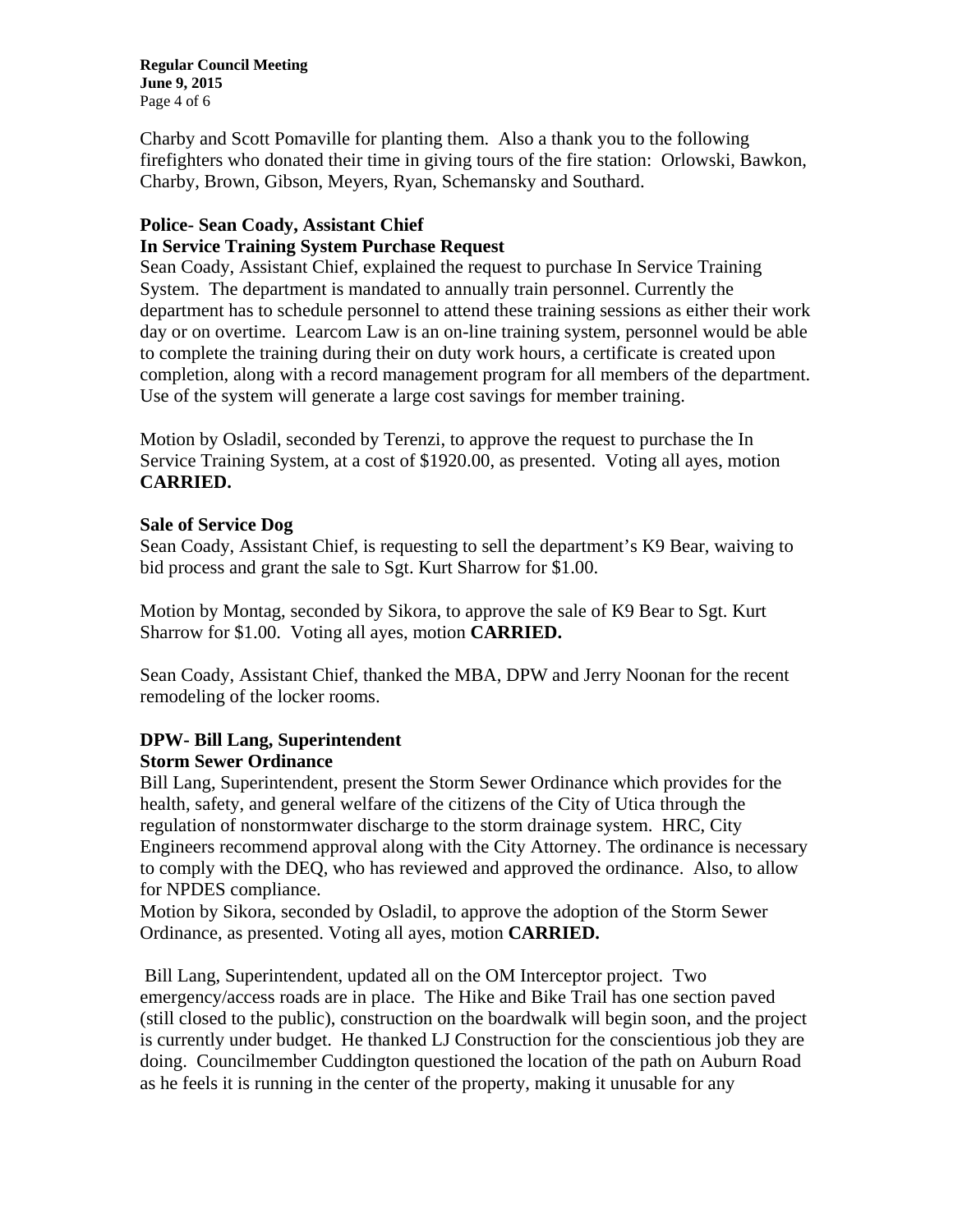**Regular Council Meeting June 9, 2015**  Page 5 of 6

buildings. Bill Lang will double check the location of the path to verify it is in the correct location per plans.

# **Treasurer- Philip Paternoster ACT345 Pension Valuation**

Phil Paternoster, Treasurer, explained the Police/Fire pension valuation. The police employer contribution will be 28.28% of payroll and the fire department 11.21% of payroll for FY2015.

Motion by Terenzi, seconded by Sikora, to receive and file the ACT345 pension valuation and the pension board resolution approving the valuation. Voting all ayes, motion **CARRIED.** 

# **Administration- Beth Ricketts, City Clerk Smart Credit Transfer FY16**

Motion by Terenzi, seconded by Montag, to approve the transfer of Utica's Smart Credits, both Municipal and Community Credits, to Shelby Township. Voting all ayes, motion **CARRIED.** 

# **Library- Marsha Doege, Director**

Marsha Doege, Director, invited all to attend the Annual Book Sale, June 12-14. The Summer Reading Program begins June 22 and she thanked Barb Montag, Cheryl McKeever and other volunteers for the recent beautification of the Library Landscaping along with Bill Osladil for donating perennials.

# **Parks and Recreation Commission**

No Report.

# **Historic District Commission**

No report.

**City Attorney- James McGrail**  No report.

#### **Planning Commission Master Plan Work session 7/14/15**

Steve Cassin, the City Planner, reminded all that there is a work session with Planning Commission scheduled for 7/14/15. The community survey has been prepared and will be circulated soon.

# **Senior Housing Steering Committee**

No report.

**Brownfield Redevelopment Authority**  No report.

**Bills Payable**